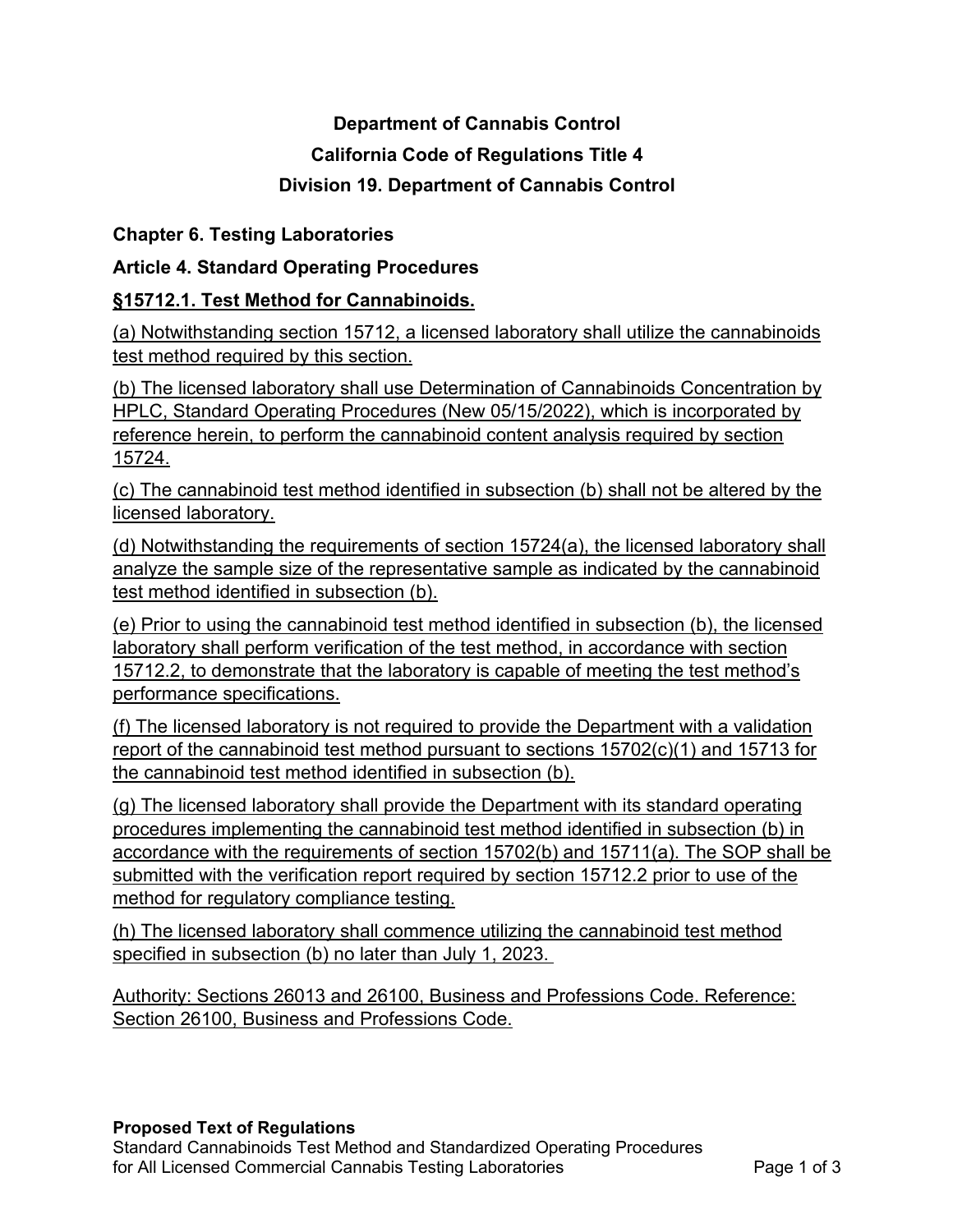# **§15712.2. Verification of Test Method for Cannabinoids.**

(a) Prior to using a cannabinoid test method identified in section 15712.1(b) for regulatory compliance testing, each licensed laboratory shall perform verification of the test method in their own laboratory to demonstrate that the laboratory is capable of meeting the test method's performance specifications.

(b) For purposes of this chapter, "Method Verification" means the process of demonstrating that a laboratory is capable of replicating a validated test method with an acceptable level of performance.

(c) To complete the method verification of a cannabinoid test method identified in section 15712.1(b), the laboratory shall address the criteria listed in the following table:

| Criteria            | <b>Number</b><br>Required | <b>Notes</b>                                                                                         |
|---------------------|---------------------------|------------------------------------------------------------------------------------------------------|
| Sample matrices     | ≥1                        | A single matrix can be selected even if the<br>original method is applicable to multiple<br>matrices |
| Matrix blanks       | ≥1                        |                                                                                                      |
| Method blanks       | $\geq$ 1                  |                                                                                                      |
| Spike concentration | $\geq$ 2                  |                                                                                                      |
| levels              |                           |                                                                                                      |
| Spike replicates    | $\geq$ 3                  |                                                                                                      |

(d) The licensed laboratory shall calculate and establish the Limit of Detection (LOD) and Limit of Quantification (LOQ) for all analytes in accordance with section 15731 as part of the method verification.

(e) The licensed laboratory shall evaluate the linear dynamic range for all analytes to ensure they meet the needs for the method as part of the method verification.

(f) The licensed laboratory shall generate a verification report for each cannabinoid test method used. Each verification report shall include the following information:

(1) Instrument calibration data;

(2) Raw data, including instrument raw data ;

(3) Cannabis reference materials or certified reference material results;

(4) Data and calculations pertaining to LOD and LOQ determinations; and

(5) Laboratory Quality Control report, as described in 15730 (j).

(g) The supervisory or management laboratory employee shall review, approve, sign, and date the verification report for each cannabinoid test method used .

# **Proposed Text of Regulations**

 Standard Cannabinoids Test Method and Standardized Operating Procedures for All Licensed Commercial Cannabis Testing Laboratories **Page 2 of 3**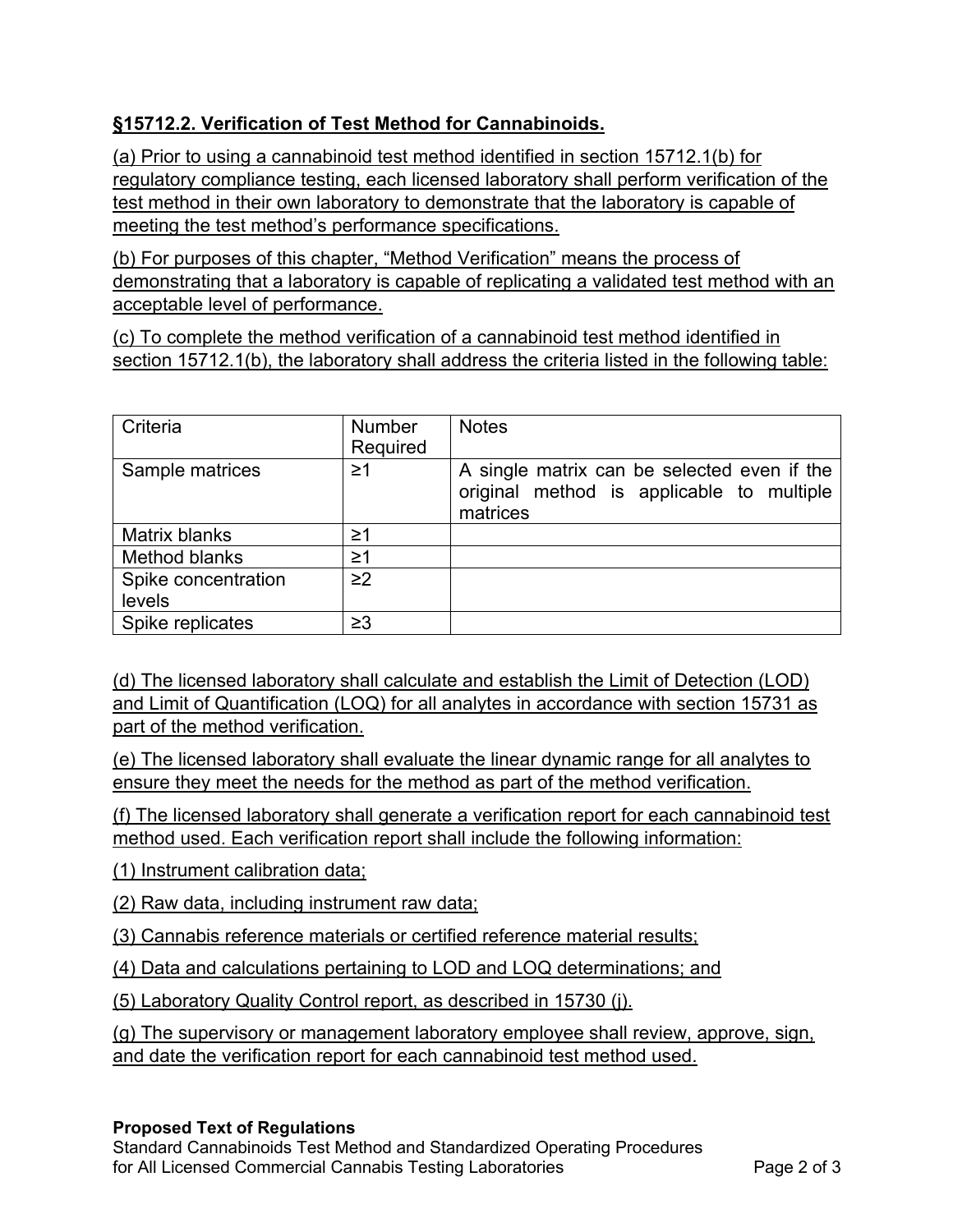(h) The licensed laboratory shall provide the Department with the verification report demonstrating verification of the cannabinoid test method prior to use of the method for regulatory compliance testing of cannabis and cannabis products.

Authority: Sections 26013 and 26100, Business and Professions Code. Reference: Section 26100, Business and Professions Code.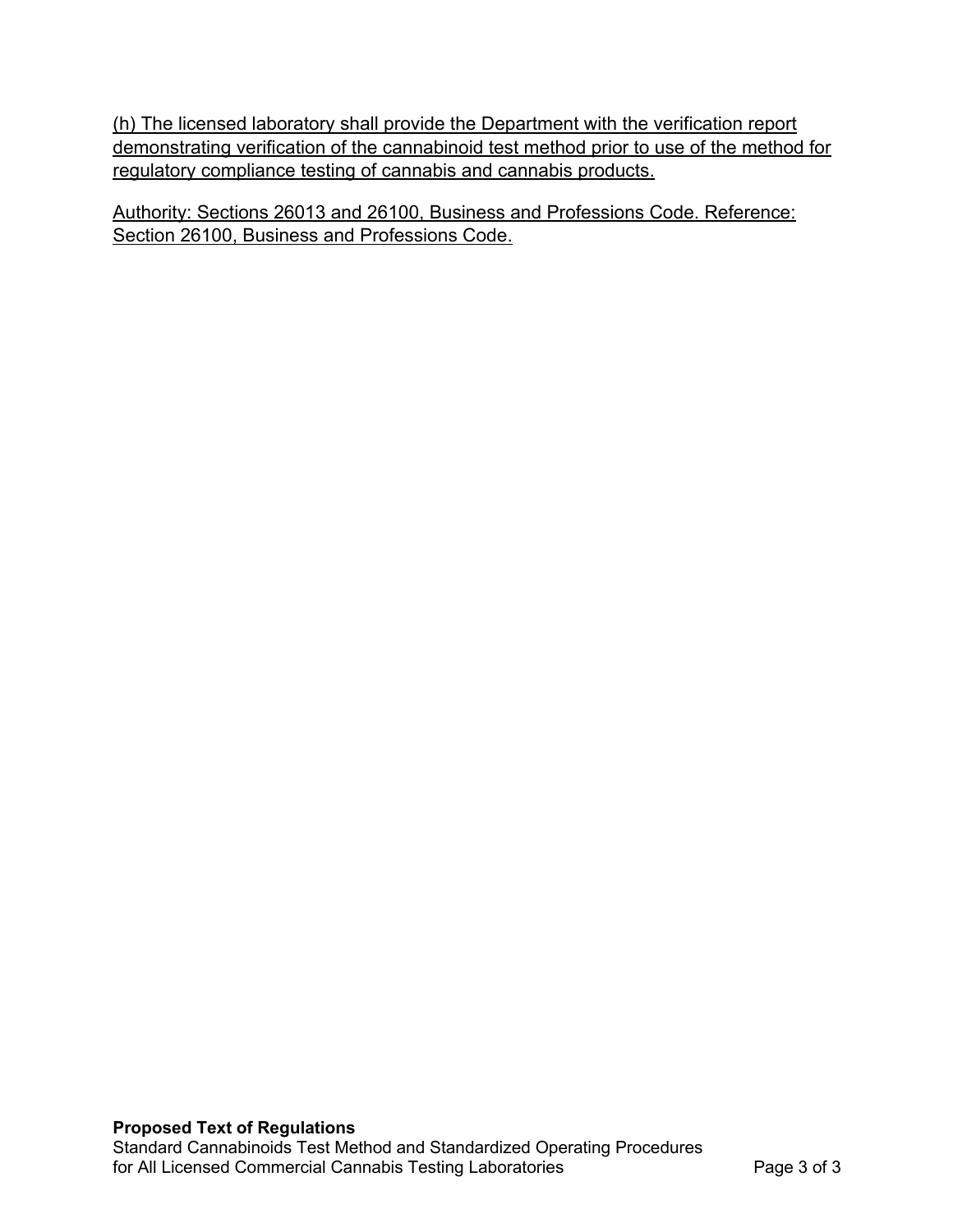| <b>STANDARD</b><br><b>OPERATING</b><br><b>PROCEDURES</b> | <b>DETERMINATION OF CANNABINOIDS</b><br><b>CONCENTRATION BY HPLC</b>                       | 05/15/2022<br>(New) |  |
|----------------------------------------------------------|--------------------------------------------------------------------------------------------|---------------------|--|
|                                                          | <b>Source: Department of Cannabis Control</b><br><b>Cannabis Testing Laboratory Branch</b> | Page 1 of 12        |  |

# **Title: Determination of Cannabinoids Concentration by High Performance Liquid Chromatography (HPLC)**

 **Scope:** This Standard Operating Procedure (SOP) describes the standard procedures and instructions for the determination of cannabinoids concentration by High Performance Liquid Chromatography (HPLC).

 **Application:** This method covers the determination of cannabinoid concentration in cannabis in the following forms: smoked (e.g. flowers, hash), inhaled (e.g. vape oil), oral ingestion (e.g. edibles, beverages) and topical (e.g. lotions) products.

 **Introduction:** Samples are extracted with solvent methanol or a mixture of acetonitrile/methanol (80:20). The extracts are diluted with acetonitrile/methanol and then analyzed by High Performance Liquid Chromatography (HPLC) with a C18 column.

# **Definitions:**

- 1. "Acceptance criteria" means the specified limits placed on the characteristics of an item or method that are used to determine data quality.
- 2. "Continuing calibration verification" (CCV) means a type of quality control sample that includes each of the target method analytes that is a mid-range calibration standard which checks the continued validity of the initial calibration of the instrument.
- instrument. 3. "Certified reference material" (CRM) means a reference material in cannabis or similar non-cannabis matrix prepared at a known concentration by a certifying body or a party independent of the laboratory with ISO/IEC 17034 accreditation. The laboratory will calculate the percent recovery of the certified reference material based on measured concentration relative to the known concentration.
- 4. "High Performance Liquid Chromatography" (HPLC) means the technique to separate, identify and quantify analytes in solution placed in a chromatography column at a high pressure, 500 psi or above. An HPLC system includes but not limited to, a solvent delivery module, a sample injection module, a column, and a detector. detector. 5. "Initial Calibration Verification" (ICV) means a solution of each of the target
- method analytes of known concentration that is obtained from a source external to the laboratory and different from the source of calibration standards.

(New 05/15/2022) Revision: New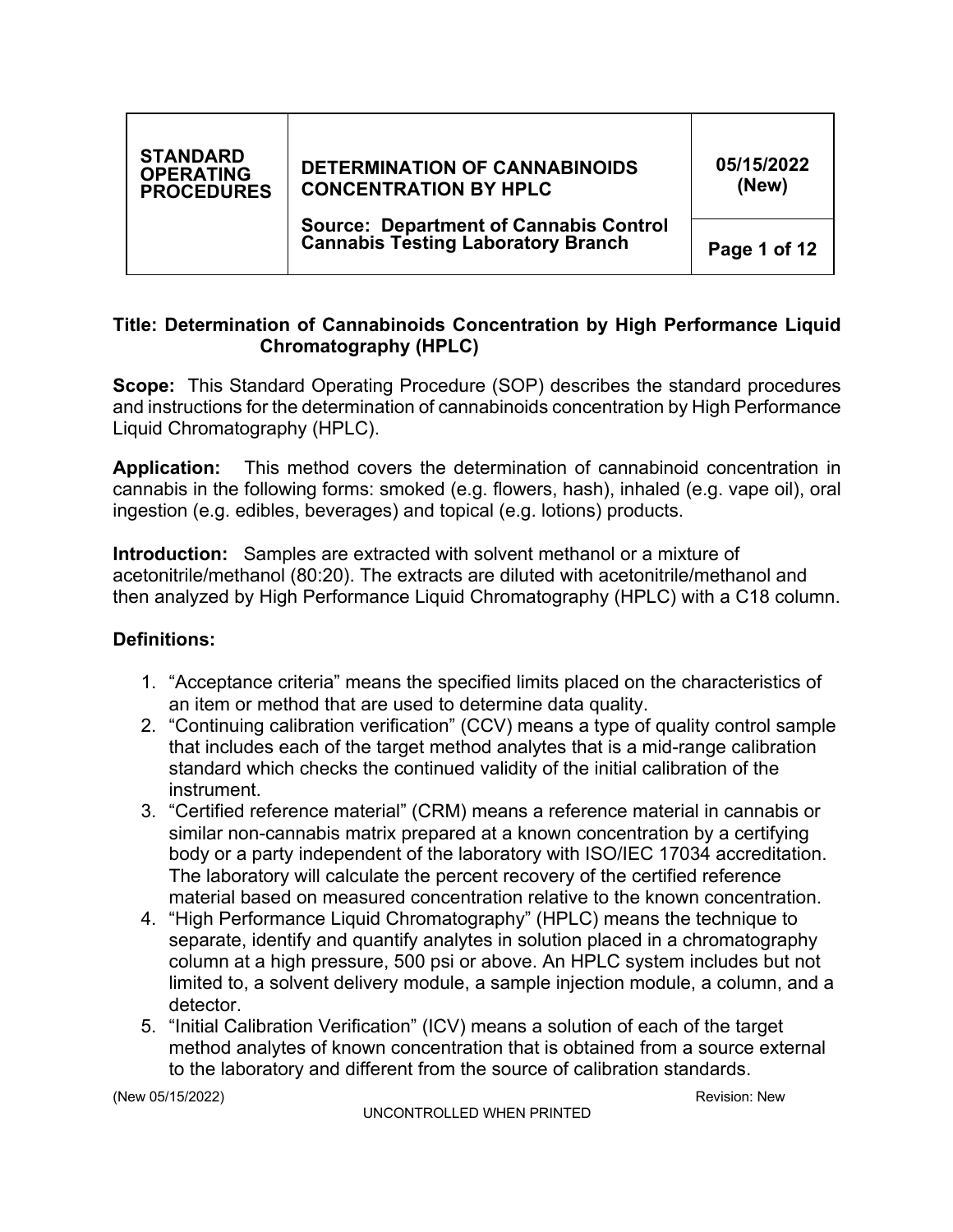# **DETERMINATION OF CANNABINOIDS CONCENTRATION BY HPLC**

**05/15/2022 (New)** 

 **Source: Department of Cannabis Control Cannabis Testing Laboratory Branch** 

**Page 2 of 12** 

- 6. "Liquid Chromatography" (LC) means the technique to separate, identify and quantify analytes in solution placed in a chromatography column. A LC system includes, but not limited to, a solvent delivery module, a sample injection module, a column, and a detector.
- 7. "Laboratory Control Sample" (LCS) means a blank matrix to which known concentrations of each of the target method analytes are added. The spiked concentration must be at a mid-range concentration of the calibration curve for the target analytes. The LCS is analyzed in the same manner as the representative sample.
- 8. "Limit of detection" (LOD) means the lowest quantity of a substance or analyte that can be distinguished from the absence of that substance within a stated confidence limit.
- 9. "Limit of quantitation" (LOQ) means the minimum concentration of an analyte in a specific matrix that can be reliably quantified while also meeting predefined goals for bias and imprecision.
- 10."Method Verification" means the process of demonstrating that a laboratory is capable of replicating a validated test method with an acceptable level of performance.
- 11."Moisture content" means the percentage of water in a sample, by weight.
- 12."Recovery" means measured concentration relative to the added (spiked) concentration in a reference material or matrix spike sample.
- 13."Resolution" means a quantitative measure of how well two elution peaks can be differentiated in a chromatic separation. It is measured by dividing the difference in peak retention times by the average peak width.
- 14."Reporting Limit" (RL) means the lowest concentration at which an analyte can be detected in a sample in each analytical batch. RL for each batch of samples are determined by multiplying the lowest concentration of the working calibration standard 0.5 ppm by total dilution factor, depending on the samples.
- 15."Relative percent difference" (RPD) means the comparative statistic that is used to calculate precision or random error. RPD is calculated using the following equation:
	- $RPD = |$  (representative sample measurement replicate sample measurement) / ([representative sample measurement + replicate sample measurement]  $/ 2$ )  $\times$  100%
- 16."Retention Time" (RT) means the time it takes for a solute to pass through a chromatography column. It is used to identify the cannabinoid associated with a specific peak.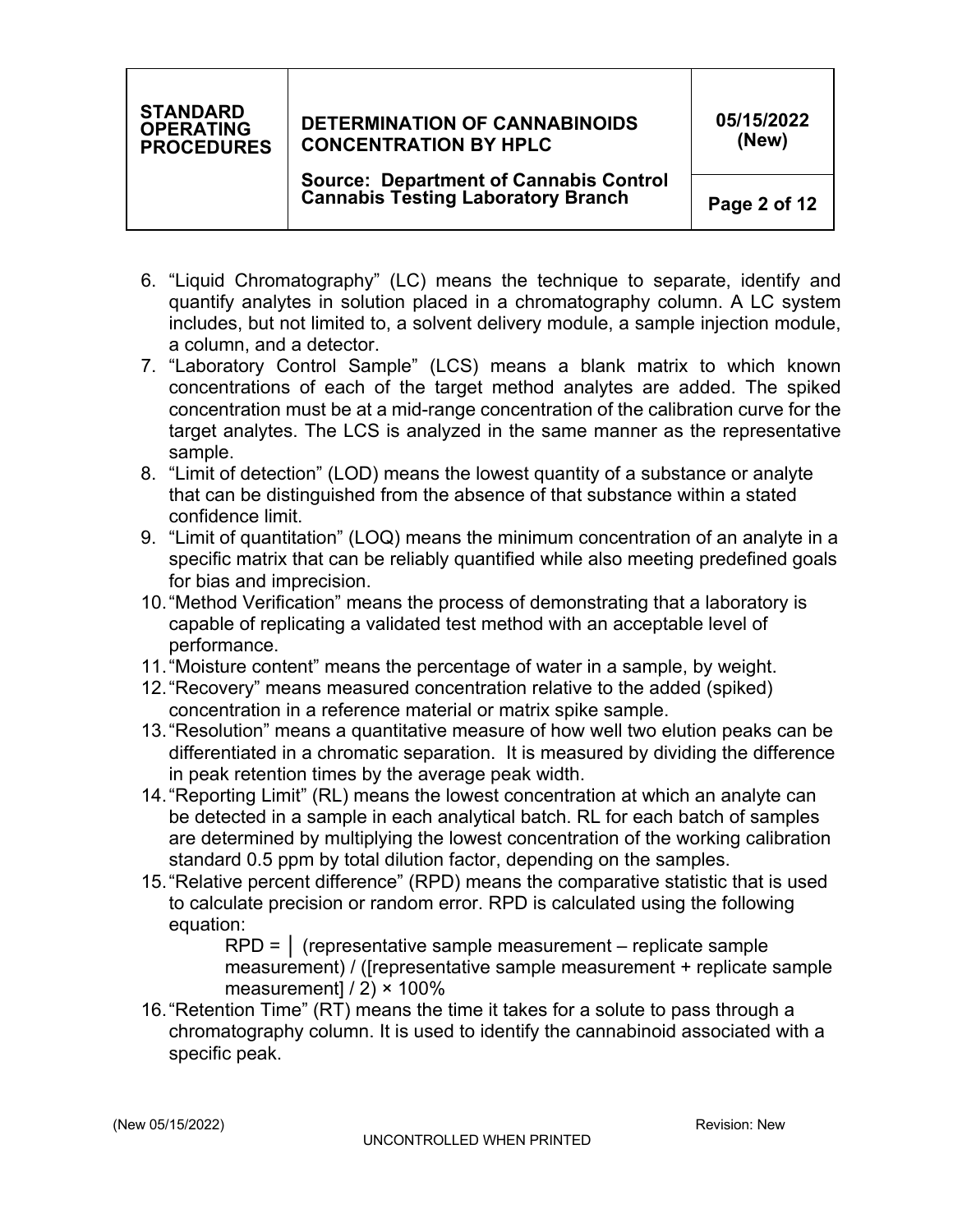# **DETERMINATION OF CANNABINOIDS CONCENTRATION BY HPLC**

**05/15/2022 (New)** 

 **Source: Department of Cannabis Control Cannabis Testing Laboratory Branch** 

**Page 3 of 12** 

# **I. Safety**

 The toxicity and carcinogenicity of each chemical used in this method have not been thoroughly investigated. Therefore, each chemical compound must be treated as a potential health hazard and exposure must be limited to the lowest possible level. See "Laboratory Safety Guidance" by Occupational Safety and Health Administration (OSHA) for detailed requirement.

 The general laboratory safety precautions of the laboratory shall be followed at all times. The appropriate personal protective equipment, such as laboratory coats, eye protection, masks, and gloves, fume hoods etc. shall be used at all times. Handling and disposal of any chemicals shall follow the federal, state and local regulations. See "Laboratory Safety Guidance" by Occupational Safety and Health Administration (OSHA) for detailed requirement.

## **II. Apparatus and Materials**

- A. HPLC equipment, consisting of a column module, solvent delivery module, photodiode-array detection module and sampling module that is capable of separating the cannabinoids of interest to achieve a minimum resolution of 1.3 .
- B. Computerized chromatography data collection and processing system and printer with data processing software.
- C. Analytical balance capable of weighing to the nearest 0.1 mg
- D. Top Loading balance capable of weighing to the nearest 0.1 g
- E. Disposable glass Pasteur pipette
- F. Pipettes and pipet tips
- G. Conical polypropylene centrifuge tubes (50ml)
- H. Centrifuge that can effectively separate solids or particles from the extraction solvents by centrifugal force
- I. Sonicator
- J. Ice bucket
- K. HPLC vials, amber
- L. HPLC caps
- M. LC Column capable of separating the cannabinoids of interest to achieve a minimum resolution of 1.3
- N. Disposable syringes with Luer-Lok tips, 3 ml
- O. Syringe filter disk, 0.2 µm Polytetrafluoroethylene (PTFE)
- P. HPLC solvent bottles, 1 L
- Q. Vortex mixer (Analog Vortex Mixer or equivalent)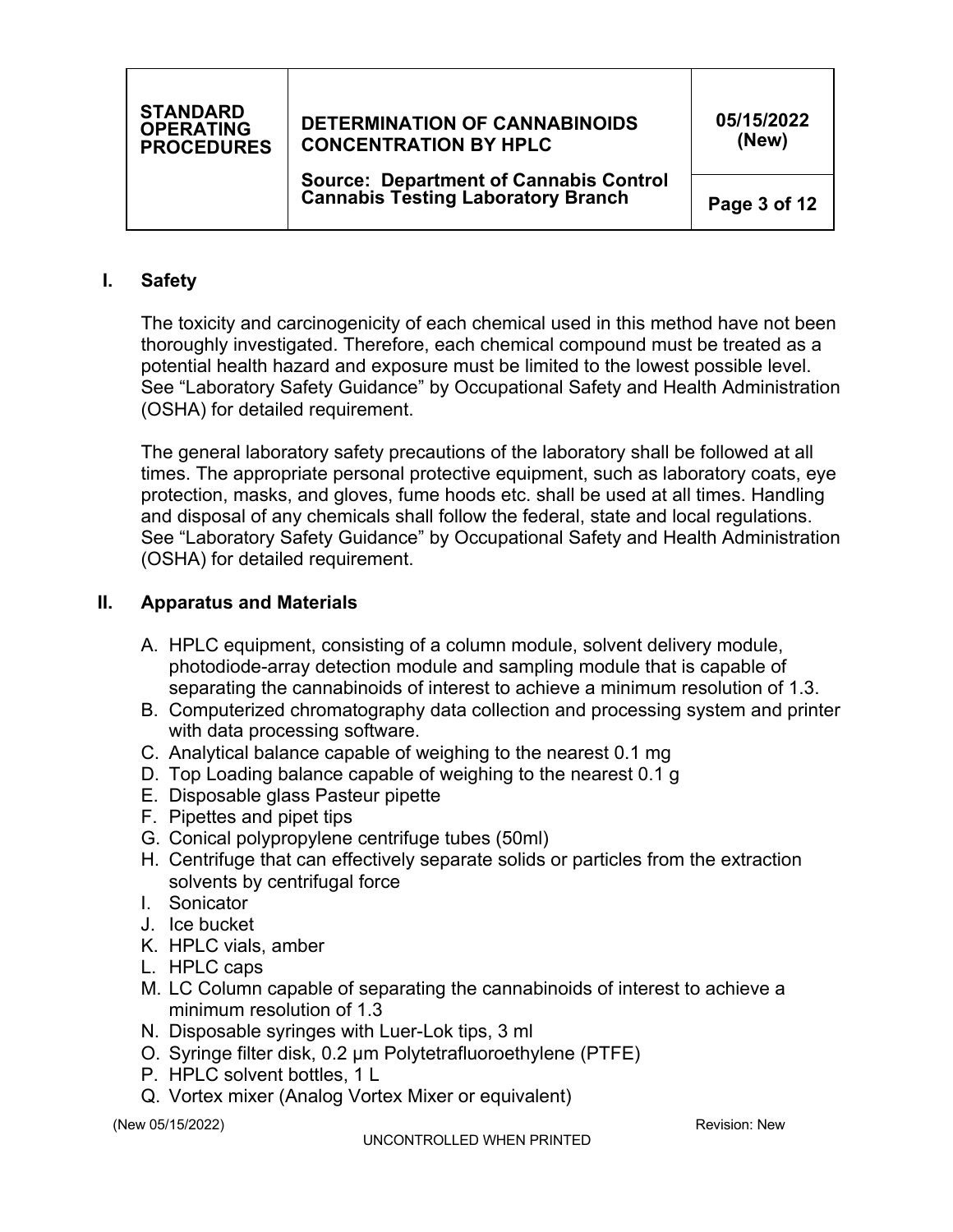# **DETERMINATION OF CANNABINOIDS CONCENTRATION BY HPLC**

**05/15/2022 (New)** 

 **Source: Department of Cannabis Control Cannabis Testing Laboratory Branch** 

**Page 4 of 12** 

- R. Griffin glass beakers
- S. Graduated cylinder
- T. Tissue homogenizer capable of grinding samples to less than 1 mm
- U. Cryogenic grinder capable of grinding samples to less than 1 mm

## **III. Reagents**

- A. Water, HPLC grade or above
- B. Methanol, HPLC grade or above
- C. Acetonitrile, HPLC grade or above
- D. Formic Acid, HPLC grade or above

# **IV. Calibration Standard**

- A. Stock standard solution:
	- 1. Cannabidiolic Acid (CBDA), 1.0 mg/ml, (certified reference material (CRM)).
	- 2. Cannabidiol (CBD), 1.0 mg/ml, (CRM).
	- 3. Cannabigerol (CBG), 1.0 mg/ml, (CRM).
	- 4. Cannabinol (CBN), 1.0 mg/ml, (CRM).
	- 5. Delta 9-Tetrahydrocannabinol (Delta 9-THC), 1.0 mg/ml, (CRM).
	- 6. Tetrahydrocannabinolic Acid (THCA), 1.0 mg/ml, (CRM).
	- 7. Tetrahydrocannabivarin (THCV), 1.0 mg/ml, (CRM).
	- 8. Delta 8-Tetrahydrocannabinol (Delta 8-THC), 1.0 mg/ml, (CRM).
	- 9. Cannabichromene (CBC), 1.0 mg/ml, (CRM).
- B. Cannabinoids mix working standard solutions:

Prepare 100 ppm and 10 ppm cannabinoids mix working standard solutions as follows:

- 1. Working Standard (A): Prepare 100 ppm cannabinoids mix working standards (A) using cannabinoids CRMs from a first source: add same amount of each of the nine cannabinoids 1 mg/ml stock standard solution from Section IV.A (1-9), then add acetonitrile/methanol (80:20) as diluent. Vortex to mix well.
- 2. Working Standard (B): Prepare 10 ppm cannabinoids mix working standards (B) by appropriate dilution of the 100 ppm solution from Section IV.B.1 using acetonitrile/methanol (80:20) as diluent.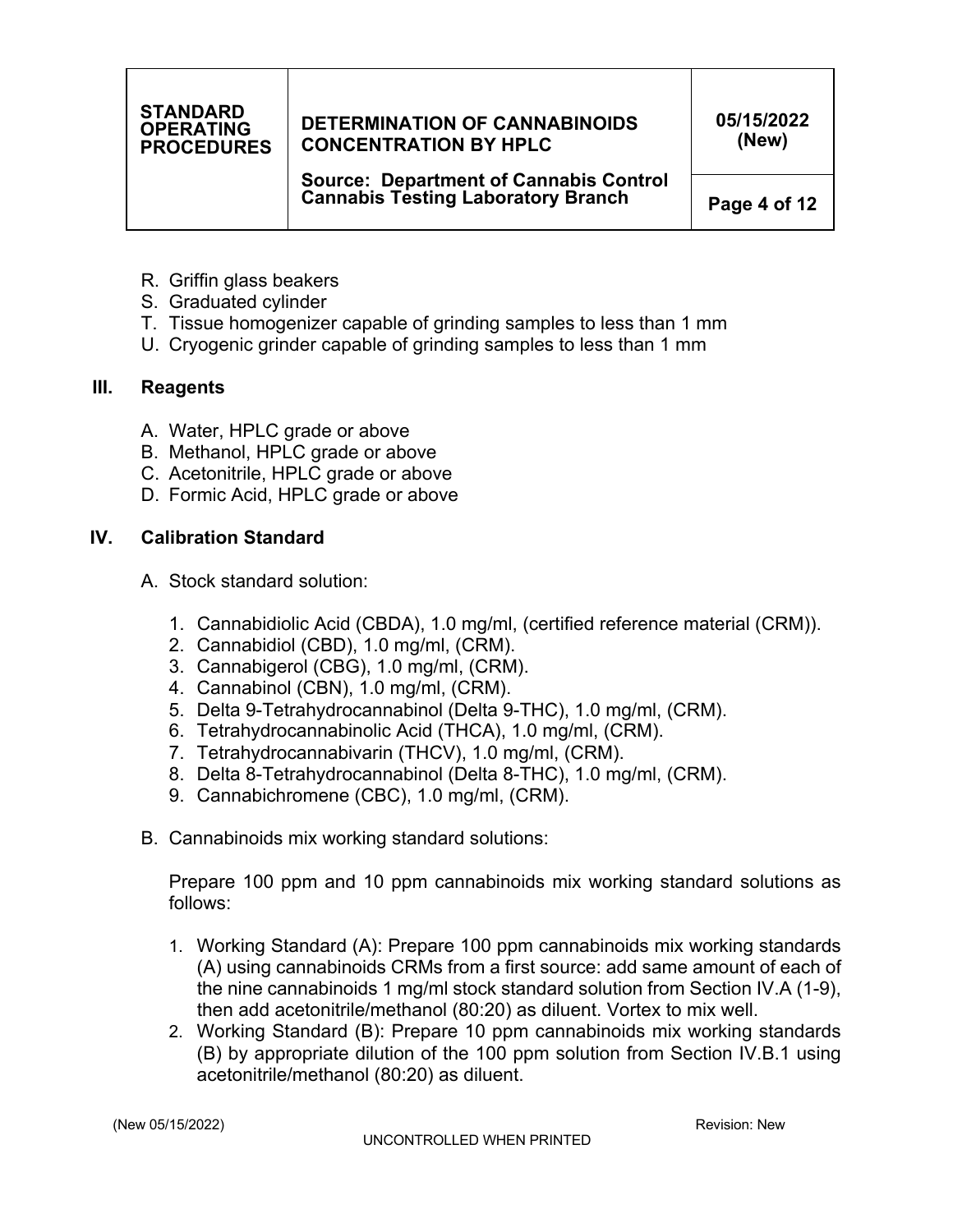# **DETERMINATION OF CANNABINOIDS CONCENTRATION BY HPLC**

**05/15/2022 (New)** 

 **Source: Department of Cannabis Control Cannabis Testing Laboratory Branch** 

**Page 5 of 12** 

- 3. Working Standard (C): Prepare 100 ppm cannabinoids mix working standards (C) using cannabinoids CRMs from a second source: add same amount of each of the nine cannabinoids 1 mg/ml stock standard, then add acetonitrile/methanol (80:20) as diluent. Vortex to mix well.
- 4. Working Standard (D): Prepare 10 ppm cannabinoids mix working standards for Initial Calibration Verification (ICV) (D) by appropriate dilution of the 100 ppm solution from Section IV.B.3 using acetonitrile/methanol (80:20) as diluent.
- 5. Store all four working standards (A) (B) (C) (D) in Freezer (-20°C).
- C. Calibration standard solutions:

Prepare 0.5, 2, 5, 10, 20, 50 and 100 ppm calibration standard solutions as follows:

- 1. Prepare 20, 50 and 100 ppm calibration standards by appropriate dilution of (A) using the 100 ppm cannabinoids mix working standards acetonitrile/methanol (80:20) as diluent.
- 2. Prepare 0.5, 2, 5 and 10 ppm calibration standards by appropriate dilution of the 10 ppm cannabinoids mix working standards (B) using acetonitrile/ methanol (80:20) as diluent.

# **V. Procedure**

- A. The moisture content of dried flower, including pre-rolls, shall be tested and reported as required by California Code of Regulations, title 4, section 15717. The percentage moisture content shall be used to calculate the dry-weight percent cannabinoid by the equation specified in section IX.A.
- B. Sample Preparation:

Notes: Group samples by type (e.g., plant material, juice, hemp oil, chocolate, hard candy, gummy and cookie).

1. Homogenize the samples as follows:

For plant material, use a tissue homogenizer or grinding device which can grind the samples to less than 1 mm, following the manufacturer's instructions.

For chocolate, hard candy, gummy and cookie samples, use a cryogenic grinder which can grind the samples to less than 1 mm , following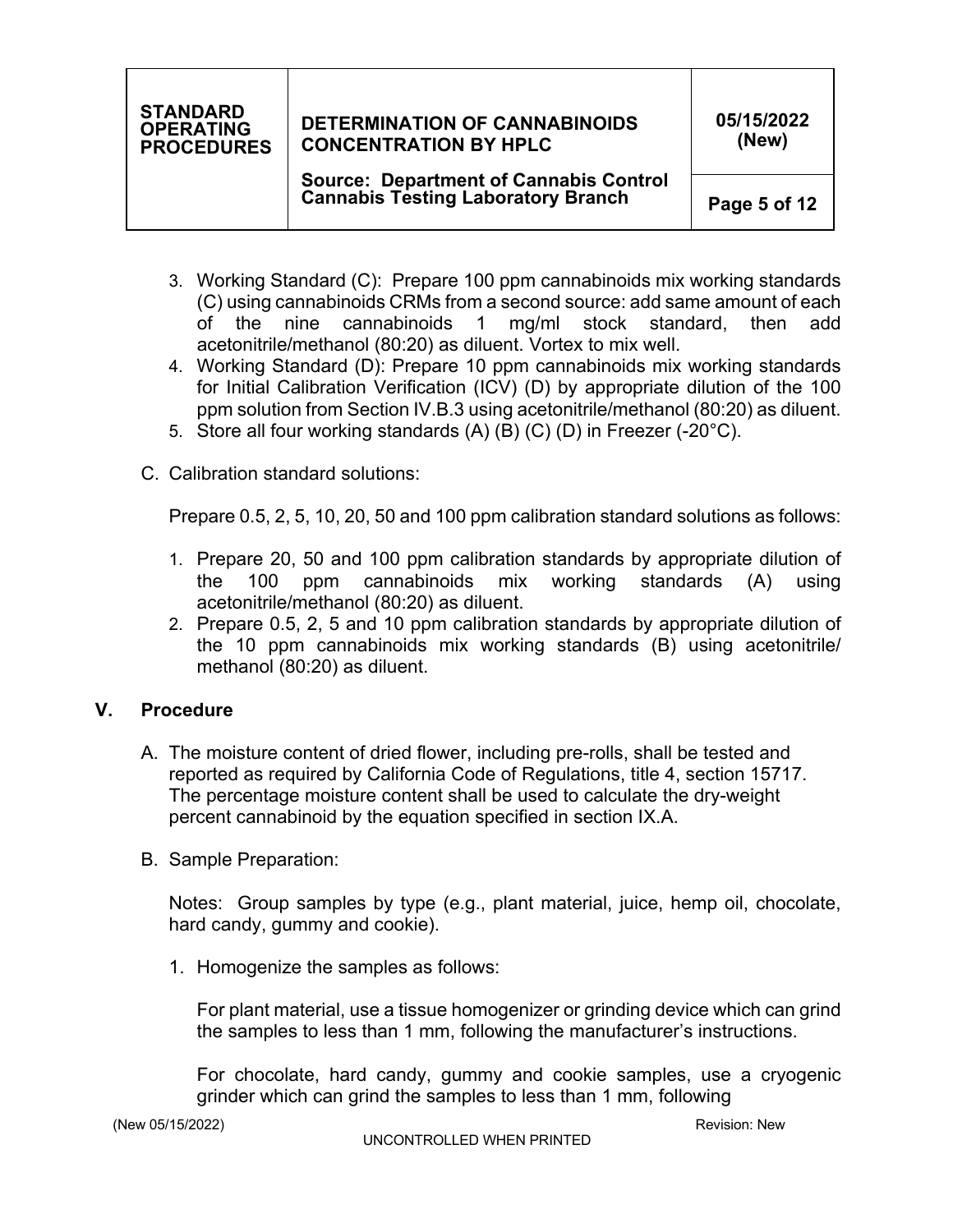# **DETERMINATION OF CANNABINOIDS CONCENTRATION BY HPLC**

 **Source: Department of Cannabis Control Cannabis Testing Laboratory Branch** 

**Page 6 of 12** 

manufacturer's instructions.<br>For juice and oil samples, invert the container 3 or more times to ensure homogeneity of the liquids.

 2. From the homogenized composite sample, weigh appropriate amount of sample, indicated below, that corresponds to the sample type into a labeled 50 ml centrifuge tube and record the weight.

 Plant material/concentrate/vape oil: 200 mg. Cannabis infused oil: 0.5 g. Chocolate/hard candy/gummy/cookie/other edibles: 2 g. Juice/water/beverage: 5 ml.

- C. Sample Extraction
- 1. Add 40 ml extraction solvent to the 50 mL centrifuge tube with the sample. For plant material, use acetonitrile/methanol 80:20 as extraction solvent. For everything else, use methanol as extraction solvent.
- 2. Vortex each centrifuge tube for 1 minute to mix the sample and extraction solvent well.
- 3. Extract in a sonicating bath for 30 minutes with ice in the water bath.
- 4. Centrifuge to 3900 rpm for 15 minutes.
- 5. Take approximately 1.5 ml of the supernatant and filter through a 0.2 um PTFE filter into an HPLC vial.
- 6. Dilute the sample extract to obtain expected concentration within the range of calibration curve used for the analysis. The expected concentration can be calculated based on labels of samples or past experience on similar samples.

Typical dilutions are given in the following table:

| <b>Sample matrix</b>  | <b>Dilution</b>  |  |  |  |
|-----------------------|------------------|--|--|--|
| Flower/plant material | 20               |  |  |  |
| Concentrate/vape oil  | 80               |  |  |  |
| <b>Edibles</b>        | 10               |  |  |  |
| <b>Beverages</b>      | Without dilution |  |  |  |

 7. If the concentration is found to be out of the calibration range, make adjustments of the dilutions to obtain expected concentration within the range

(New 05/15/2022) Revision: New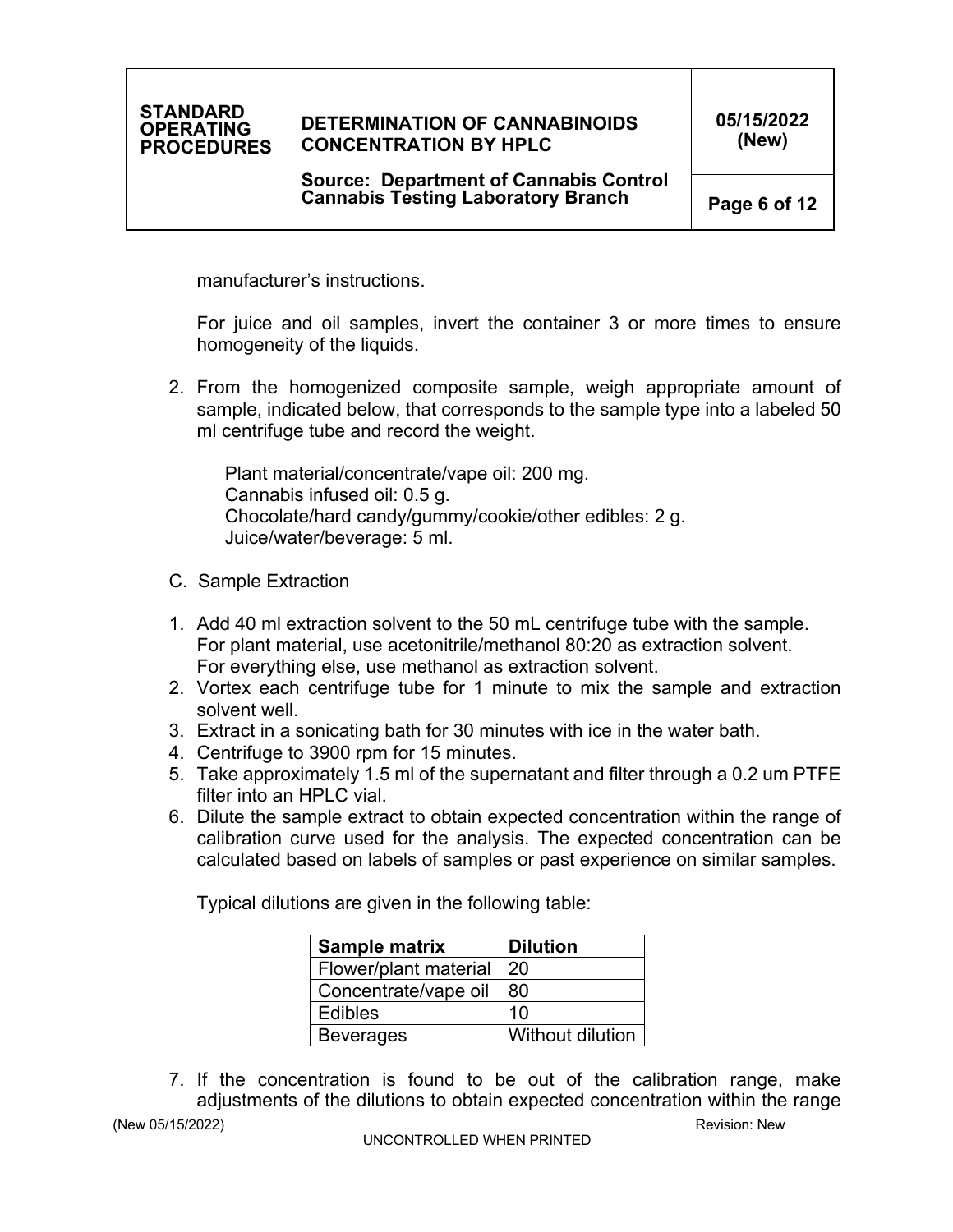# **DETERMINATION OF CANNABINOIDS CONCENTRATION BY HPLC**

**05/15/2022 (New)** 

 **Source: Department of Cannabis Control Cannabis Testing Laboratory Branch** 

**Page 7 of 12** 

 of calibration curve and re-analyze the sample. This step should be repeated until the concentration is within the range of calibration curve.

D. Instrumental Parameters

 Note: Instrumental Parameters are column and system specific and will vary according to the specific HPLC column and system used. Parameters listed below are for a Perkin Elmer Altus A-30 with Restek Raptor ARC-18 2.1 x 150mm, 2.7um which was used in validating the test method.

 1. LC Column: Restek Raptor ARC-18 2.1 x 150mm, 2.7um or an equivalent column that can separate the cannabinoids of interest to achieve a minimum resolution of 1.3.

 LC Parameters for Perkin Elmer Altus A-30 with Restek Raptor ARC-18 2.1 x 150mm, 2.7um:

Mobile phase A: Water with 0.05% formic acid

 Mobile phase B: Acetonitrile with 0.05% formic acid Gradient Program:

| <b>Time</b><br>(min) | % Mobile<br><b>Flow rate</b><br>(mL/min)<br><b>Phase A</b> |    | % Mobile<br><b>Phase B</b> |  |  |
|----------------------|------------------------------------------------------------|----|----------------------------|--|--|
|                      | 0.4                                                        | 25 | 75                         |  |  |
| 7.00                 | 0.4                                                        | 25 | 75                         |  |  |
| 7.01                 | 0.4                                                        |    | 100                        |  |  |
| 9.00                 | 0.4                                                        |    | 100                        |  |  |
| 9.01                 | 0.4                                                        | 25 | 75                         |  |  |
| 12.00                | 0.4                                                        | 25 | 75                         |  |  |

 Flow Rate: 0.4 ml/min Run time: total 12.00 min: 7.00 min + 2 min washing period + 3 min column re-equilibration re-equilibration<br>Column Temperature: 35°C Autosampler Temperature: 15°C Injection Volume: 2 µl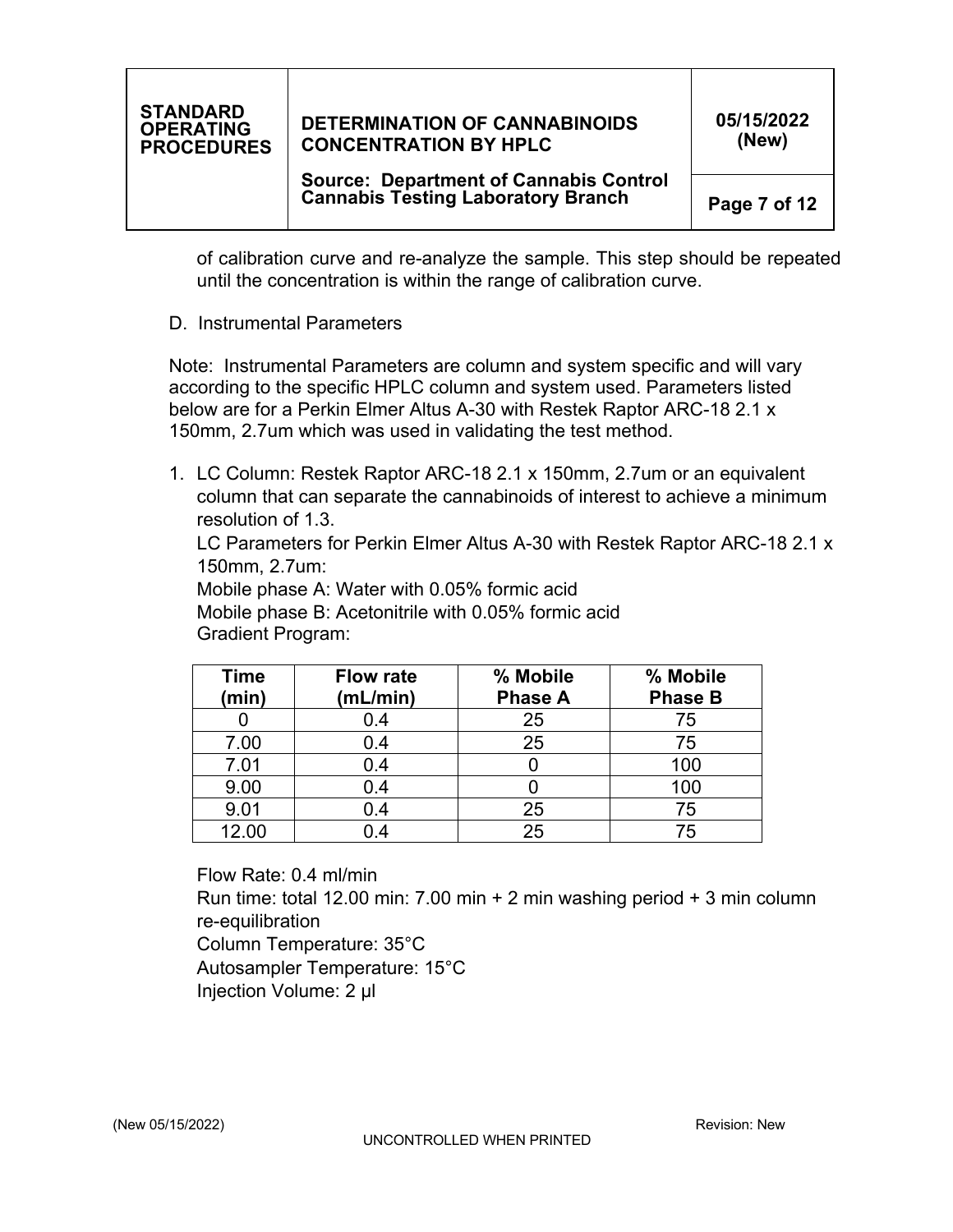# **DETERMINATION OF CANNABINOIDS CONCENTRATION BY HPLC**

 **Source: Department of Cannabis Control Cannabis Testing Laboratory Branch** 

**05/15/2022 (New)** 

**Page 8 of 12** 

2. PDA detector

Spectrum data range: 210 - 400 nm

Wavelength for detection:

| Compound    | Wavelength<br>for detection |  |  |  |
|-------------|-----------------------------|--|--|--|
| <b>CBDA</b> | 220 nm                      |  |  |  |
| <b>CBG</b>  | 220 nm                      |  |  |  |
| <b>CBD</b>  | 220 nm                      |  |  |  |
| <b>THCV</b> | 220 nm                      |  |  |  |
| <b>CBN</b>  | 220 nm                      |  |  |  |
| Delta9-THC  | 220 nm                      |  |  |  |
| Delta8-THC  | 220 nm                      |  |  |  |
| <b>CBC</b>  | 220 nm                      |  |  |  |
| <b>THCA</b> | 220 nm                      |  |  |  |

- E. Instrument Analysis:
	- 1. Equilibrate the HPLC system with the mobile phases for at least 30 minutes.
	- 2. Inject the standards used to generate the seven-point calibration curve and the Initial Calibration Verification (ICV).
	- 3. Inject the samples, including 1 method blanks, 1 laboratory control sample (LCS), sample and sample duplicate, 1 post-dilution spiked sample.
	- 4. After every 10 injections, re-inject a check standard using one of the calibration standards and a blank for quality control purpose.
	- 5. At the end of the run, re-inject a check standard (section VI.3) using one of the calibration standards and a blank for quality control purpose.
	- 6. Store samples and Standards in the HPLC autosampler or a refrigerator in dark at 4°C.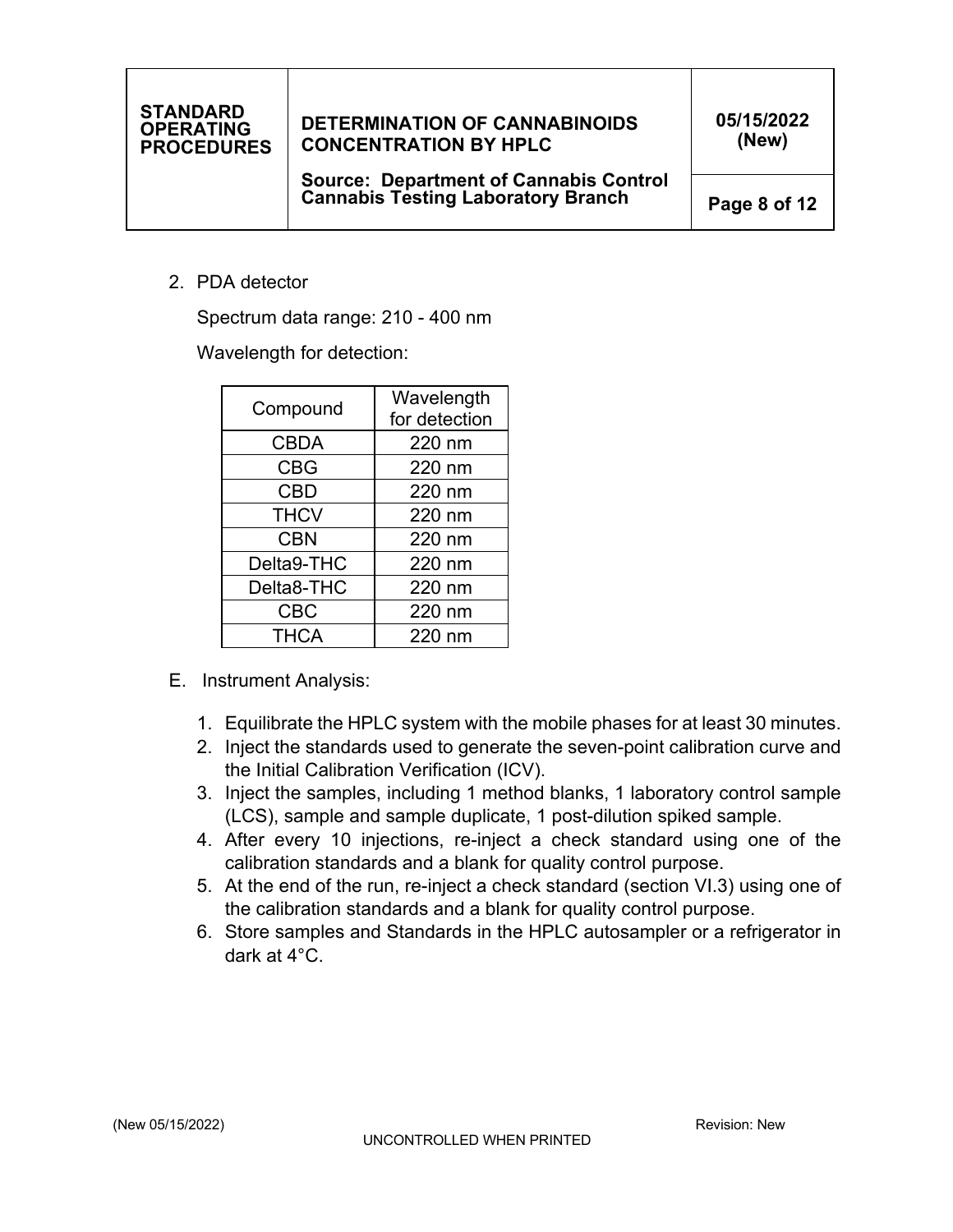

# **VI. Method Limit of Quantification (LOQ) and Reporting Limit (RL)**

The calibration standard range is from 0.5 to 100 ppm. The LOQ shall be established as part of the method verification required by California Code of Regulations, title 4, section 15712.2 and in accordance with California Code of Regulations, title 4, section 15731.

|                         | <b>CBDA</b> | THCV  | <b>CBD</b> | <b>CBG</b> | <b>CBN</b> | Δ9-<br><b>THC</b> | Δ8-<br><b>THC</b> | <b>THCA</b> | <b>CBC</b> |
|-------------------------|-------------|-------|------------|------------|------------|-------------------|-------------------|-------------|------------|
| LOD in sample<br>(mg/g) | 0.011       | 0.035 | 0.055      | 0.037      | 0.003      | 0.014             | 0.036             | 0.013       | 0.008      |
| LOQ in sample<br>(mg/g) | 0.032       | 0.105 | 0.165      | 0.111      | 0.009      | 0.041             | 0.108             | 0.039       | 0.025      |

 The RLs for each batch of samples are determined by multiplying the lowest concentration of the working calibration standard 0.5 ppm by total dilution factor, depending on the individual dilutions needed for the samples to be within the calibration range.

#### **VII. Quality Control**

 The laboratory quality control samples should be analyzed in accordance with the requirements contained in California Code of Regulations, title 4, section 15730.

- A. A sample batch is defined as a group of 20 samples or less that is processed together. A sample batch must be accompanied by the following:
	- 1. Solvent Blank to determine that the instrument system is clean and free of contamination. The solvent blank is the same as dilution solvent (acetonitrile/methanol (80:20)). This solvent blank should always run pairing with Initial Calibration Verification (ICV) or Continuing Calibration Verification (CCV).
	- 2. Initial Calibration Verification (ICV) prepared from a set of cannabinoids CRMs from a second source, to check whether the calibration standards are good. ICV should fall within +/- 30% of the expected value of 10 ppm.
	- 3. Continuing Calibration Verification (CCV) using established calibration from Section IV.D.2. Check the calibration of the instrument at every 10th injection by analyzing one of the calibration standards (e.g. 50 ppm). CCV should fall within +/- 30% of the chosen calibration standards concentration.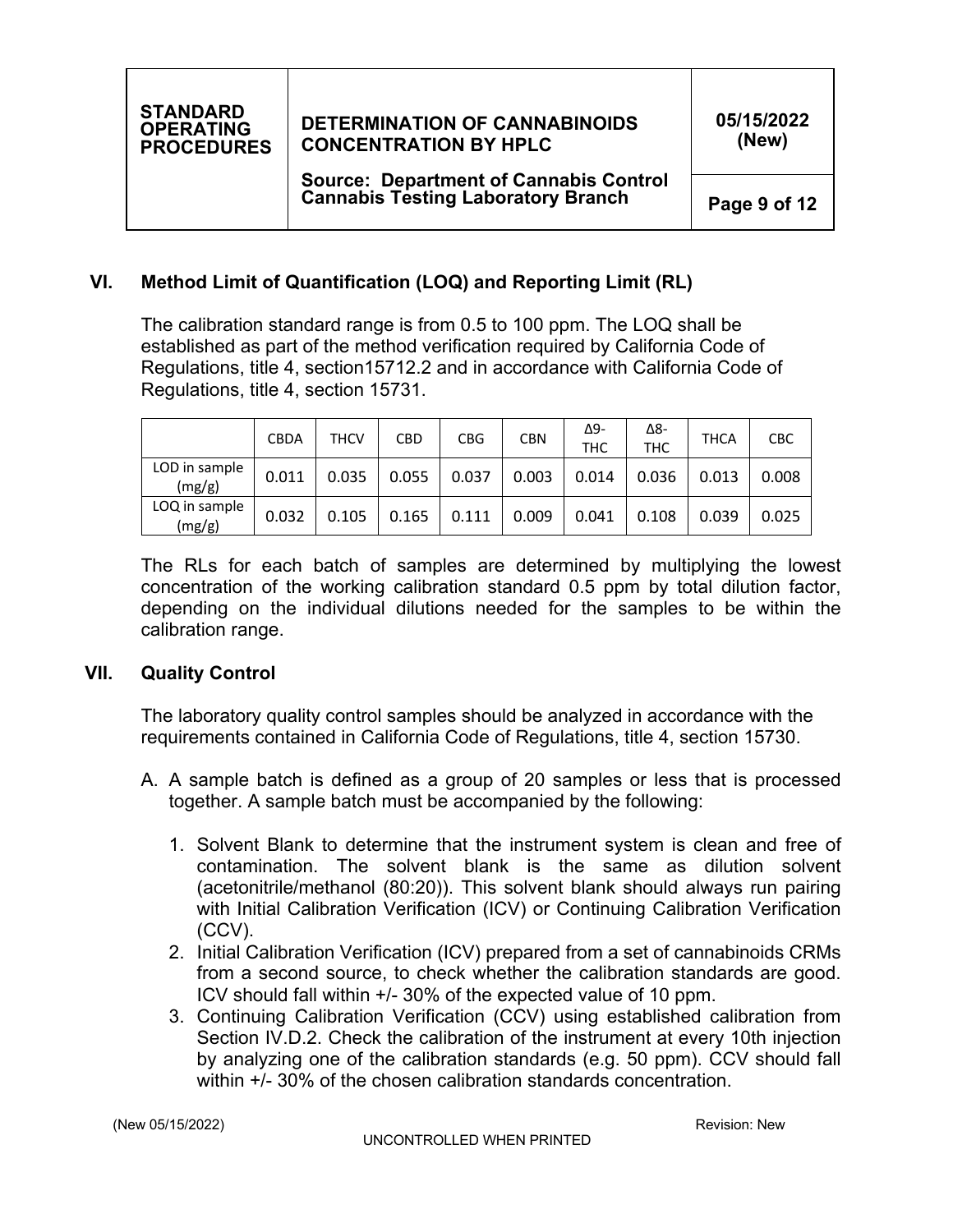# **DETERMINATION OF CANNABINOIDS CONCENTRATION BY HPLC**

**05/15/2022 (New)** 

**Page 10 of 12** 

- 4. Actions to take when quality control failures occur are specified in California Code of Regulations Section, title 4, 15730(f), which include the frequency of calibration when CCVs fail.
- B. Every sequence/sample batch processed should include at least 1 method blank, 1 laboratory control sample (LCS), 1 sample duplicate and 1 matrix post-dilution spike.
	- 1. A Method Blank is used to determine that no contamination resulted from sample extraction procedures. Use Deionized (DI) water as the method blank for juice sample matrices and follow the same extraction procedures. For all other cannabis matrices, use 40ml extraction solvent as the method blank.
	- 2. A Laboratory Control Sample (LCS) is a blank matrix to which known concentrations of each of the target method analytes is added. The LCS is analyzed in the same manner as the representative sample. Cellulose powder is used as a blank matrix for this method and a mixture of 9 cannabinoids (CRM) at known amount is spiked into the blank matrix. Recovery of the LCS must be 70-130% of the spiked amount.
	- 3. A Sample Duplicate measures the precision of the analytical process. Duplicate analysis involves a replicate sample, sub-sampled in the laboratory. Method precision is documented and controlled based on the relative percent difference (RPD). The RPD must meet the acceptance criteria of RPD ≤30% as required by California Code of Regulations, title 4, section 15730.
	- 4. A Matrix Post-dilution spike is used to evaluate the effects of sample matrices on the performance of the analytical method. A post-dilution spike is used because, given the limit of concentrated cannabinoids stock standards, matrix spike is not applicable. Prepare the post-dilution spike by spiking known amount of cannabinoids mix standards into the diluted samples. The recovery must be 70-130% of the spiked amount.
- C. Integration

All chromatograms should be processed by automatic detection and integration of peaks using instrument software. For manual integration, if done, laboratories shall have an integration policy that outlines the proper way to integrate chromatographic peaks, the preference of automatic integration for consistency, and if occasion for manual integration is needed, justification for the manual integration is documented and supported with documentation including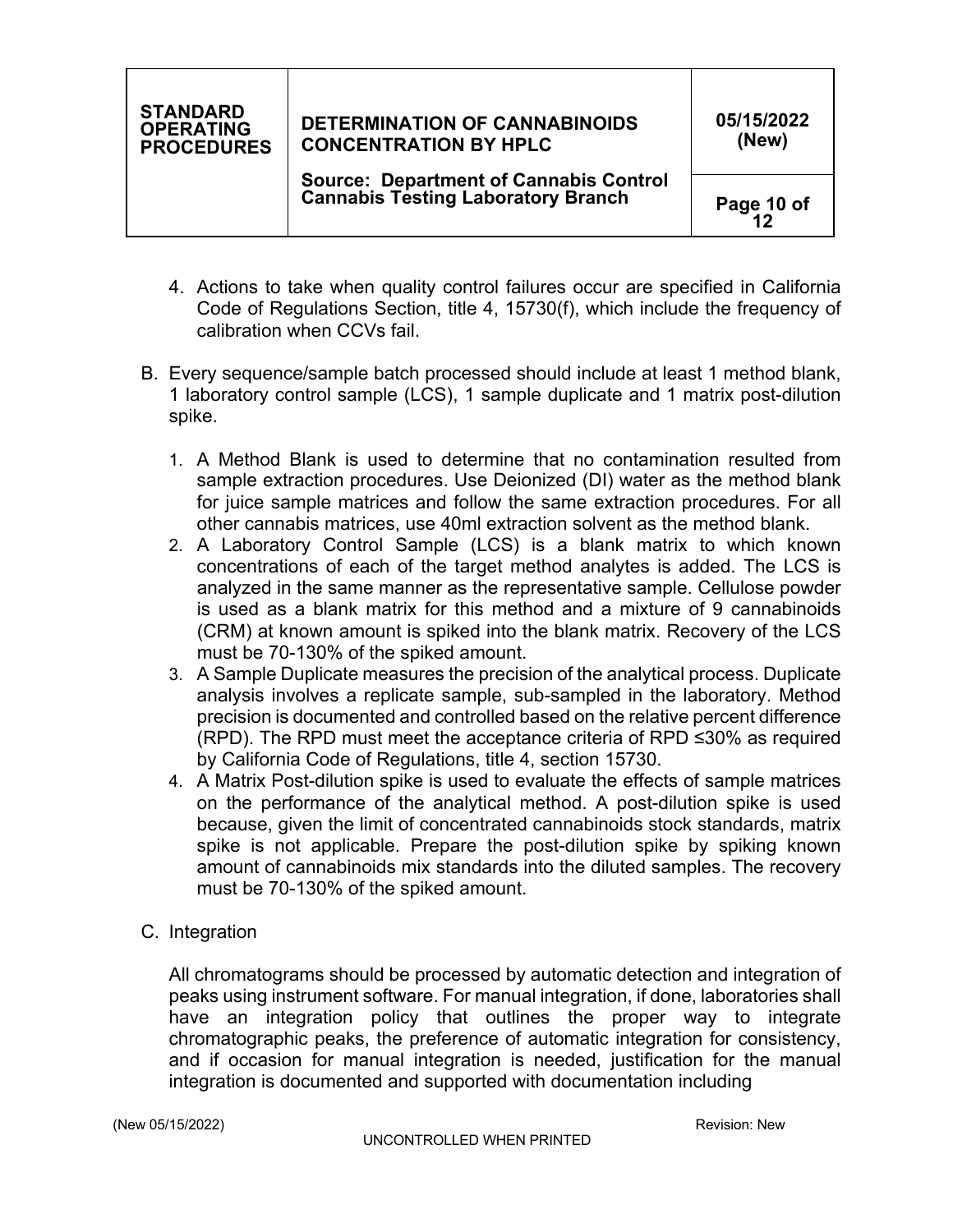# **DETERMINATION OF CANNABINOIDS CONCENTRATION BY HPLC**

**05/15/2022 (New)** 

 **Source: Department of Cannabis Control Cannabis Testing Laboratory Branch** 

**Page 11 of 12** 

 chromatograms showing both automatic and manual integration. The policy shall include review of manual integration documentation by management and documentation of management approval or denial. Excessive manual integration indicates there may be a problem with the instrument requiring investigation and preventative maintenance.

D. Retention time (RT) Acceptance Window

 Calculate the retention time acceptance window of each cannabinoid using the average retention time of the calibration standards in the same run of the samples. There are 7 calibration standards in the run so 7 retention times of each cannabinoid are collected from the standards. The average retention time of each cannabinoid is calculated by averaging the 7 retention times. The acceptance window is set as the average retention time +/- 2.5% of the average retention time.

E. UV-Visible Spectrum

 Whenever identification of a sample analyte peak is in doubt, the UV-Visible spectrum of that peak shall be visually compared to the UV-Visible spectrum of a standard CCV cannabinoid peak or compared using the method from the instrument's software. If the sample peak has a retention time within the acceptance window determined in section VII.D. but the spectra does not match following the requirements for manual integration in section VII.C. the cannabinoid's UV-Visible spectrum, then the sample peak shall not be reported as the cannabinoid. If there is evidence of a cannabinoid plus an impurity, the laboratory may deconvolve the cannabinoid from the interference

# **VIII. Acceptance Criteria for Quality Control Samples**

Calibration curves must have correlation coefficient >0.99. All the calibration check standards the LCS and Matrix Post-dilution spikes must be within 70-130% recovery of spiked amount. If any of the quality control samples did not meet the acceptance criteria, the samples associated with failed QCs need to be re-analyzed in accordance with California Code of Regulations, title 4, section 15730.

# **IX. Reporting Results**

(New 05/15/2022) Revision: New 05/15/2022) A. Results shall be calculated and reported in accordance with the cannabinoid reporting requirements in California Code of Regulations, title 4, section 15724